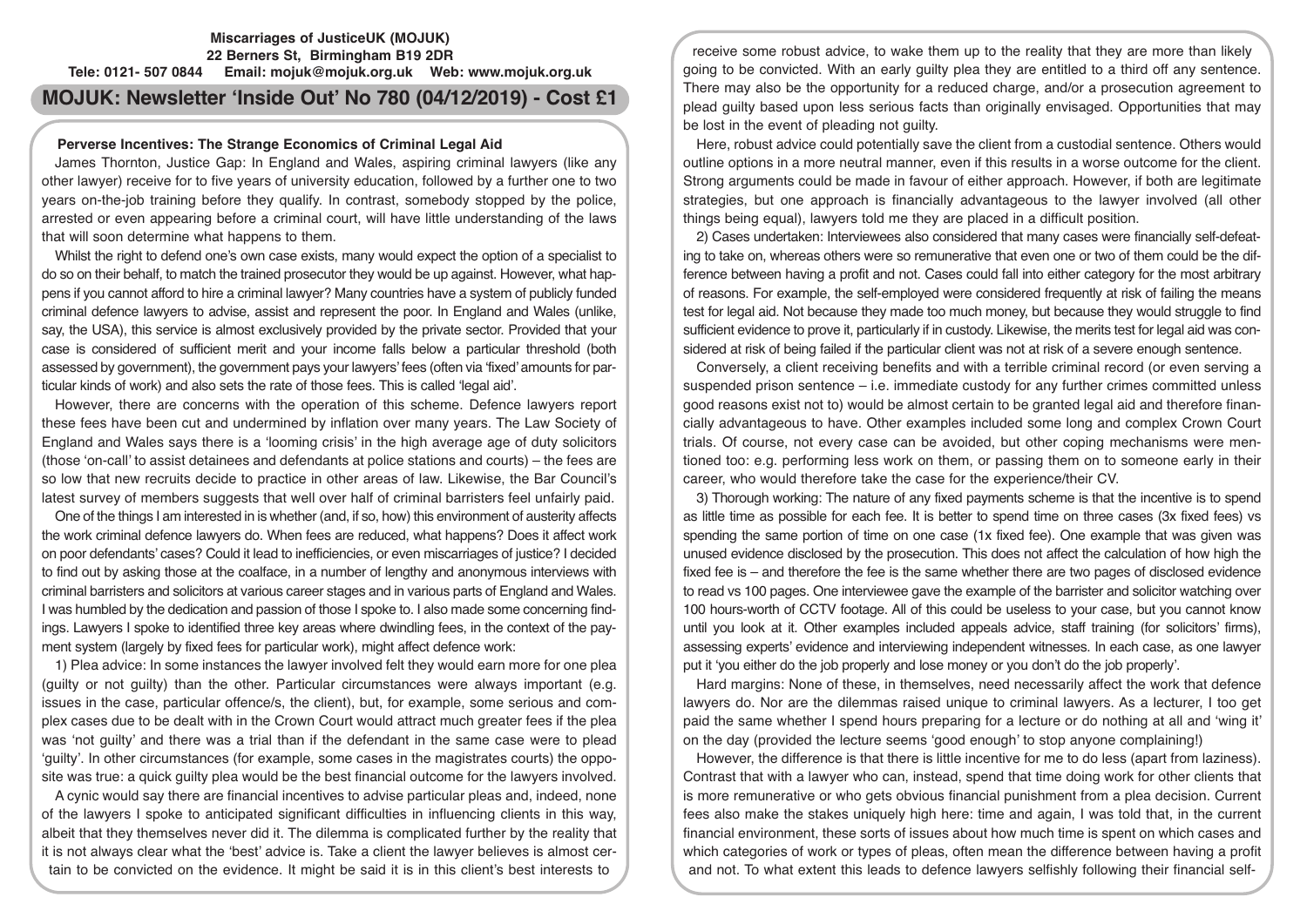interests at the expense of clients is unclear. The kind of research I did doesn't establish how widespread or not it is (given the numbers of people spoken to relative to the total number of practitioners in England and Wales). What is interesting though is how lawyers experience the current setup as rewarding practices which many of them view as 'poor work' and punishing diligence (with insolvency, in some cases). Whilst one could be highly critical of defence lawyers on this basis, my argument is that it is all very well for me or others to say that lawyers ought to subscribe to a particular set of values (fighting injustice, standing up for the client etc.) that I deem laudable – incentives be damned. However, if having and acting on those values to their full potential sets one up commercially to fail, then that is a pointless goal. The problem is as much that the current financial conditions do not sustain, let alone encourage, those sorts of client-focused values as it is that some lawyers might not hold them.

### **F v M (Appeal: Finding of Fact)**

B1. This is an appeal brought by a father ('F') against a determination of fact made by Her Honour Judge Scully (hereafter "the Judge"), at the conclusion of a fact-finding hearing which she conducted, in Children Act 1989 private law proceedings, in May 2019. The proceedings concern the parties' two-year old child, N.

2. By his appeal, F challenges the following judicial finding: "On [date] 2016, at the father's property, an act of sexual intercourse commenced between the parties, to which they were both in agreement. At some point during intercourse, the mother changed her mind, whether because of discomfort or the fear of ejaculation or both. The mother told the father to stop and not to ejaculate inside of her. I find that he did not do so, and by then the sexual act had ceased to be consensual. In failing to stop and failing to withdraw before ejaculation against her wishes, by the definition in the Act, the father perpetrated a rape upon the mother." The "Act" referred to in the final sentence of the Judge's finding above is a reference to the Sexual Offences Act 2003.

3. By the Appellant's Notice, F presents altogether nine Grounds of Appeal, which in combination seek to challenge the finding that he "raped" the mother.

4. Permission to appeal was granted, on the papers, by Cohen J on 29 October 2019; he considered that F's case was arguable, reasoning his decision thus: (2) The Judge's essential finding is that the [F] ejaculated whilst having consensual intercourse with [M] when he knew that she did not want him to ejaculate as she was not taking contraceptive precautions. He thereby raped her. (3) [F]s evidence is that he intended to withdraw in time but misjudged things. The Judge made no finding that this was other than accidental. (4) Sections 1 and 79(2) of the Sexual Offences Act 2003 define rape but commentary in Archbold at para.20.23 is suggestive that rape only occurs in such situations when the man intends to ejaculate inside the woman despite her objection. I point up at this stage because it is important that, contrary to Cohen J's reprise of the "essential finding" in his point (2) above, at the time the father ejaculated, the intercourse had on the Judge's finding "ceased to be consensual".

31. (Conclusion) Having heard, read and considered the arguments on this appeal carefully, I am satisfied that i) The Judge's finding which I have set out at [2] above was not "demonstrably contrary to the weight of the evidence" (see [19] above); on the contrary, it seems to me that the Judge was amply entitled on the evidence to reach the conclusion that the sexual intercourse between M and F in 2016 became non-consensual and therefore a serious sexual assault; ii) There is nothing in the Judge's decision-making process which can be identified as "plainly defective so that it can be said that the findings in question are unsafe" (see [19]

above); indeed, I am satisfied that the Judge appropriately reviewed all of the available material, and faithfully recorded in her judgment all of the points for and against her ultimate conclusion; iii) It was in fact immaterial to the Judge's conclusion, or the identification of potential future risk, whether F had or had not ejaculated inside M's vagina, given that M had objected to F's continued penetration of her; F's focus on that issue in the appeal was in my judgment misplaced; iv) F had perpetrated a serious sexual assault on M. While there are powerful reasons why in the family court the Judge's description of events and behaviour should not strongly adhere to criminal law concepts and language (see [29]/[30] above), F has failed in this appeal to persuade me that the judge was wrong to refer to the assault, by reference to the Sexual Offences Act 2003, as 'rape'.

32. In the circumstances, the appeal must be dismissed.

# **Queen V Edward Corr**

[1] This is a reference by the Director of Public Prosecutions for Northern Ireland under Section 36 of the Criminal Justice Act 1988 as amended by Section 41(5) of the Justice (Northern Ireland) Act 2002. At the hearing of the reference we granted leave to challenge, as unduly lenient, the concurrent sentences of 18 months imprisonment (9 months in custody: 9 months on licence) imposed on 4 July 2018 by a Crown Court judge ("the judge") on Edward Corr ("the respondent") for two offences, namely: (a) possession of firearms and ammunition with intent by means thereof to endanger life or cause serious damage to property, or to enable some other person by means thereof to endanger life or cause serious damage to property contrary to Article 58(1) of the Firearms (NI) Order 2004 ("the 2004 Order"), and (b) possession of a prohibited weapon namely a Skorpion sub machine gun, contrary to Article 45(1) of 2004 Order.

Discretion as to whether to quash the sentence

[60] We consider that the sentence was unduly lenient but that does not mean that it must be quashed. Rather even if it is decided that a sentence is unduly lenient there is discretion as to whether to quash the sentence – see Attorney General's Reference (No: 1/2006) Gary McDonald and others [2006] NICA 4 at paragraph 37.

[61] The respondent has now served the custodial element of his 18 month sentence and accordingly if the sentence was quashed and this court imposed an increase in sentence that would involve him returning to prison. Ordinarily that is a factor to be taken into account by way of a reduction to the sentence to be passed under the principle of double jeopardy, see R v Loughlin (Michael) (DPP Reference No 5 2018) [2019] NICA 10 at [35]. However on the unusual facts of this case we take it into account as a factor of some minor weight at this anterior stage in exercise of discretion as to whether to quash the sentence.

[62] A feature of particular importance and a factor which has considerable weight in this case is that by this reference the prosecution is seeking to advance for the very first time an entirely new case. That is unfair to the respondent because it exposes him to the risk of a significantly greater sentence on an entirely new basis not advanced before the judge. It is also unfair to the judge who gave detailed consideration to the sentencing exercise as it was advanced before him. The prosecution have the obligation to place before the trial judge any arguments or material that is relevant to the issue upon which the judge is called upon to make a decision. We consider that on the facts of this case this amounted to conspicuous unfairness to the respondent.

[63] We have taken into account the countervailing interest in an appropriate sentence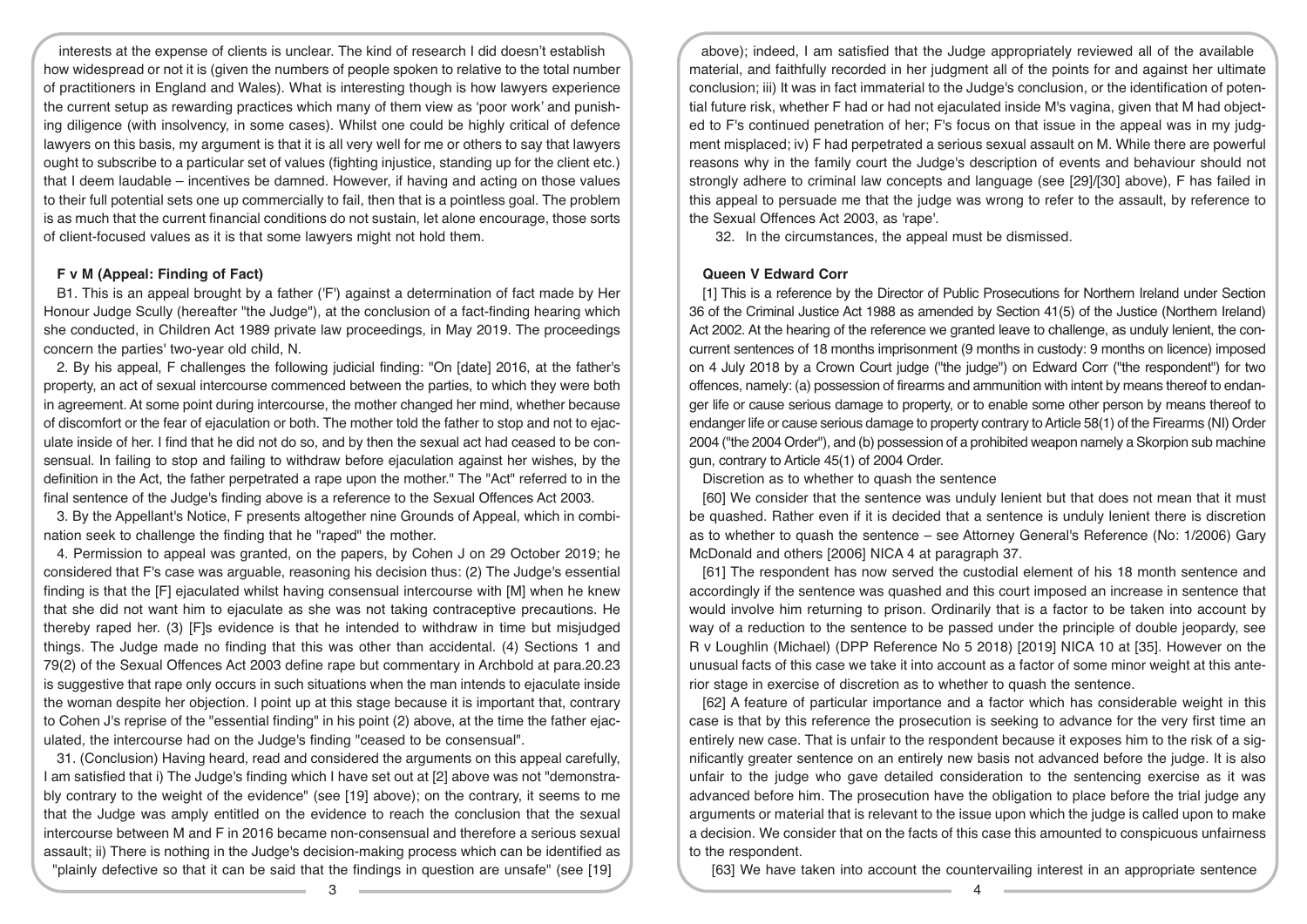being passed on the respondent. We note that by this judgment we have identified various matters that should assist in any future sentencing exercises. On the facts of this case and taking all those factors into account we consider that the feature which we have identified in the previous paragraph taken in combination with the fact that if the sentence was quashed and an increased sentence was passed then this would mean that the respondent would return to prison means that in the exercise of discretion that the sentence should not quashed.

Conclusion: [64] The sentence that was imposed was unduly lenient. [65] For the reasons we have given we do not quash the sentence.

#### **Former Met Police Chief Calls For Focus On 'Very Tattered' Justice System**

Owen Bowcott, Guardian: There are no votes in prisons – literally. So the system is left to rot. A strategic review of the entire, underfunded and "very tattered" criminal justice system in England and Wales is needed, a former Metropolitan police commissioner has urged.In a strongly worded attack on almost a decade of uncoordinated, Conservative-led cuts, Lord Blair of Boughton warned there had been a "substantial degrading" of the system since his retirement in 2008.Delivering the annual Longford Trust lecture in London on Thursday evening, Blair said: "I am alarmed by the way in which the pattern of decline in policing provision, which I know about, is not only echoed but sometimes amplified across the courts, prisons, prosecution services and probation."The British legal system and its police service were once the envy of the world … they look very tattered now … My overriding image of those of us who care about criminal justice in its widest sense is that of the frog being boiled slowly, so it does not really notice."The frog is not jumping out of the pan. I wish it was."

The decay of the criminal justice system should be a central debate in this election, he suggested. Instead there has only been "a rather unthinking bidding war about how many extra police each main party is going to provide in the future". Blair added: "In my view, the system is not yet actually broken but it is so neglected as to be a matter of serious national concern and our citizens need to be engaged in deciding how it should be repaired and improved." His speech, he noted, focused on those who had been in government for most of that period: the Conservatives, who have had "their grip on the Home Office and the Ministry of Justice" since 2010.

He described the creation of police and crime commissioners in England and Wales as a "a solution in search of a problem". It had "achieved nothing substantial but has had the deleterious effects of cementing the staggeringly inefficient 43-force structure into place and of shielding the Home Office from responsibility for the most completely obvious of all changes which have befallen the police: deep and unprecedented cuts in funding". Blair criticised Ken Clarke, then justice secretary, for settling with the Treasury so quickly in the initial round of budget cuts in 2010. He said: "The result was a reduction in the MoJ budget of an unprecedented scale, which led to the deepest cuts to legal aid, prisons and courts in living memory."

When Blair left office, the paid workforce of the Met was 51,600 people; by 2018-19, it was down to 40,200 - a reduction of more than 20%. Funding to the Met in 2008-9 was £3.2bn; 10 years later, it was £2.6bn. Given inflation over that period, Blair calculated that the Met's current budget "is 39% less than mine was in real terms when I left office". The service to the public has had to be reduced in scale "perhaps none more deeply than neighbourhood policing, the most visible component in public reassurance".

The contraction of the remainder of the criminal justice system had coincided with inadequate mental health provision and a lack of crime-reducing local authority youth services, he said. "The apparent lack of thought-through policies revealed in the election process about criminal justice

means that Brexit is hiding all this but, when that is over, there must be a public debate … All major parties need to acknowledge that the criminal justice system is in genuine trouble, which will not be solved by throwing more money only at what is supposed to be the most visible part of it, the police, without a plan." As Sir Ian Blair, he led the Met from 2005 to 2008. Dame Cressida Dick, the current commissioner, had been due to give the speech but could not because of the restrictions of political purdah during the election. Blair's comments suggest how compartmentalised each section of the criminal justice system has become, partially, perhaps, because of the rigorous need to keep the judiciary, prosecutors and police independent of one another. Lawyers, Labour politicians and even some judges have been raising concerns about deep cuts to legal aid and the courts that they say have reduced access to justice.

#### **Concerns Over String of Incidents At HMP Bronzefield Where Baby Died**

Hannah Devlin and Diane Taylor: Guardian: The death of a newborn baby girl in a cell at HMP Bronzefield in September came after a string of concerning incidents involving pregnant women at the prison in the past two years, the Guardian has learned. On at least four occasions in this period, women held at the privately run Surrey prison have given birth in distressing and potentially unsafe circumstances, including one woman who gave birth in her cell and another who was left in labour at night-time supported only by another pregnant prisoner.

The revelations raise questions about the safety of pregnant women in prison and come as calls grow for an end to their detention in all but the most exceptional circumstances. The Ministry of Justice does not collect any central figures on the numbers of pregnant women, births or stillbirths within the prison estate. But the Guardian has obtained hospital records that suggest there has been a steady increase in the number of babies born to prisoners in the past five years. In 2017-18, unpublished findings by the Nuffield Trust suggest that one in 10 of these women gave birth in cells or ambulances.

The prison reform campaigner Jean Corston said: "To me it seems absolutely counterintuitive to have pregnant women and women giving birth in prison. There aren't many women who should be in prison at all but certainly not pregnant women. No woman at the end stage of pregnancy should be in a cell." In December 2017, one woman suffered a stillbirth and another baby was admitted to neonatal intensive care, in both instances after women were transferred from Bronzefield to hospital at a late stage of labour. In the latter case, it is understood that the woman alerted the prison to concerns two days before she was eventually taken to hospital.

Board meeting minutes from Ashford and St Peter's NHS trust, from July 2018, refer to the two incidents, stating: "Adverse outcomes were reported in both cases … significant learning and process change were identified for both hospital and prison teams." The minutes state that Bronzefield, Europe's largest female prison, intended to review its policy concerning the transfer of pregnant women to hospital and its criteria for risk assessment.

Sodexo Justice Services, which runs the prison, said that following the December 2017 incidents it had worked with Ashford and St Peter's Hospital and changed arrangements with its midwives. It added that there is a pregnancy scanner on-site at Bronzefield for use by midwives who hold clinics several times a week, which reduces the need for off-site appointments, and that it has a dedicated escort team to accompany women to off-site appointments when they are needed. Sodexo said it could not comment on individual cases.

The Guardian also heard of a woman who alerted prison staff that she was in labour in July 2018. She was not seen by a midwife and was left in labour during the night, supported only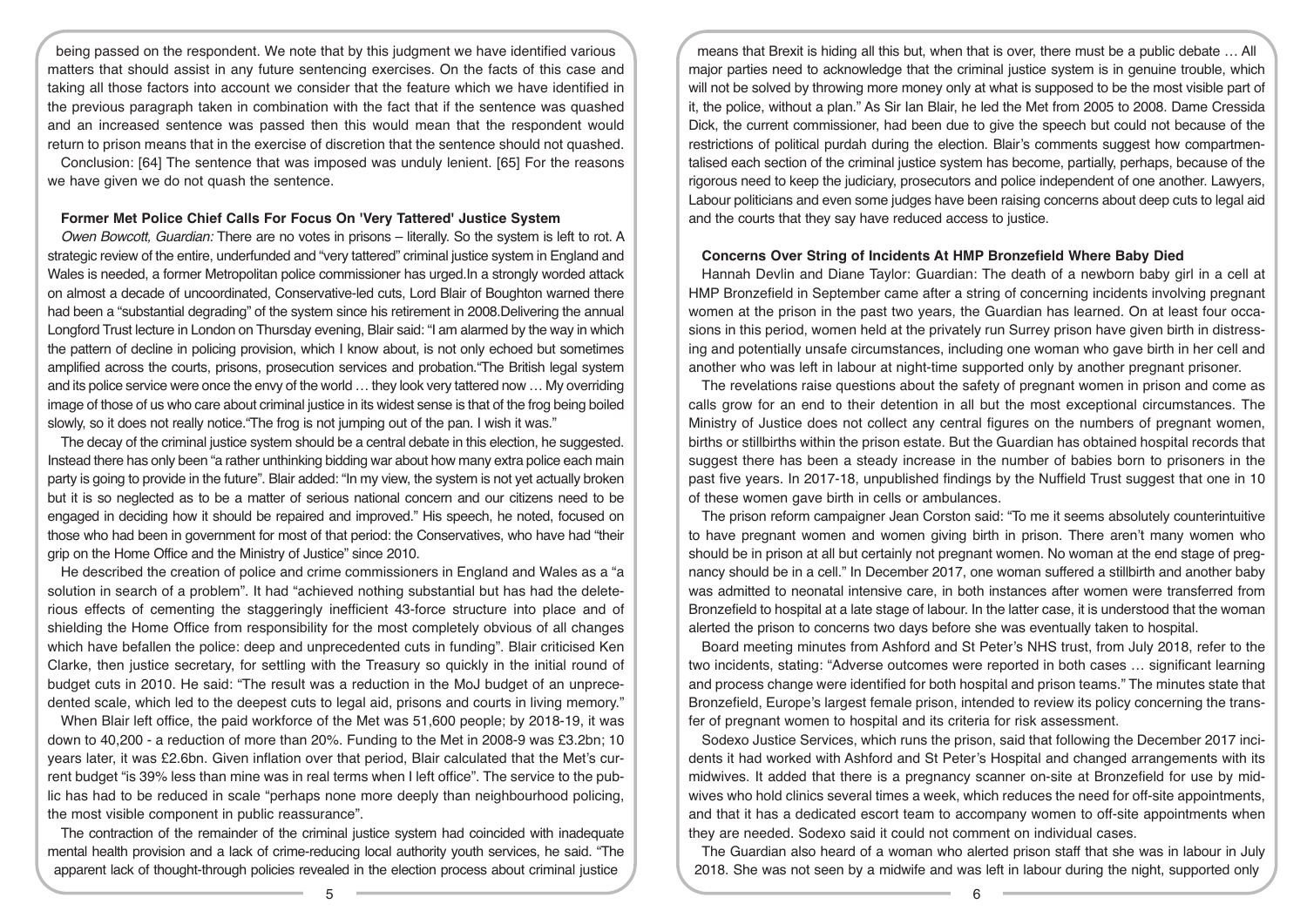by another pregnant prisoner. In March 2019 a woman, understood to have been in the prison on remand, gave birth in her cell with no midwife or doctor present. A nurse reportedly delivered the baby. Former prisoners, including one from Bronzefield, said midwife appointments and scans were frequently missed as a result of prison staff shortages and described the humiliation of attending scans and obstetric examinations in handcuffs while accompanied by officers.

NHS Digital records obtained by the Guardian show that 67 babies born in hospital to prisoners or women in police custody were recorded in 2018-19 compared with 43 in 2013-14, with a steady year-on-year increase. Experts said these figures were likely to be significant underestimates. The overall female prison population has remained roughly the same, with 3,850 women imprisoned in 2015 and 3,830 in 2019.

Separately, an audit by the Nuffield Trust, shared with the Guardian ahead of the publication of a report next year, show that in 2017-18 six births took place outside of hospital, presumably in cells or ambulances, accounting for about one in 10 births to prisoners recorded by the NHS in that year. The finding appears to undermine the suggestion last month by the justice minister Lord Keen that births in cells were distressing but a "rare occurrence" and were the result of "the unpredictability of labour". Dr Miranda Davies, a senior research analyst at Nuffield Trust, said the rate of births outside hospital was deeply concerning. "Prisons are no place for a woman to give birth," she said. "They are not staffed with round-the-clock midwives who are trained to support women in labour and there is no access to the range of pain relief options that a woman might use if she gave birth in hospital."

The MoJ said that Sodexo had not incurred contractual penalties relating to the levels of care to pregnant women in custody in the past three years. The MoJ declined to comment on recent incidents at HMP Bronzefield. Naomi Delap, the director of the charity Birth Companions, called for an end to the imprisonment of pregnant women and new mothers in all but exceptional cases. "Until that happens, the lives of mothers and babies will continue to be put at risk," she said. "The recent tragedy in HMP Bronzefield is a terrible illustration of the fact that prisons are not safe or suitable places for pregnant women and babies."

### **John Bowden: Fallacy of Rehabilitation and Prison Reform has Disappeared**

The rise of far-right popularist nationalism throughout Europe (a euphemism for neo-fascism) and the U.S and the inevitable electoral victory of a British Tory party charged with overseeing the shift in economic dependency of British capitalism from Europe to the U.S heralds an approaching dark age for the poorest and most marginalised groups in Britain, and the finale replacement of the Welfare State with the Law and Order or carceral state, a repressive apparatus focused fundamentally on social control and the eradication of protest and non-conformity, especially amongst the most powerless.

In preparation for the potential social unrest caused by the economic consequences of Brexit and the total embrace of U.S neo-liberal capitalism. The current right-wing tory government announced significant resourcing of the police and prisons, justifying it by the inevitable criminalisation of the poor and disobedient; disappearing the social problems caused by poverty and gross economic inequality into prisons has always been a strategy of capitalism. However, this criminalisation will be extended to visible political protest and unrest and as in those states and societies less and less disguised by 'liberal democracy'. The prison experience will extend beyond the lives of the poorest and most socially marginalised and into the lives of all those who politically confront and challenge too directly the power of the state

and the economic elite whose interests it enforces and defends.

The increasing social and political division and polarisation of British society will inevitably reveal the true nature and purpose of the capitalist state as an instrument and weapon of social control and repression. This process of criminalisation of the political became more evident with the introduction of "Anti-Terrorist" legislation and laws against Irish Republican activists during the Northern Irish "troubles", and then subsequently against those who sought to publicly expose the behaviour of the U.S and its main ally Britain in their "War on Terror" in the Middle East.

During the 1984 miners' strike when miners and their families struggled to defend and protect their jobs and communities, Margret Thatcher described them as "The enemy within "and therefore deserving of the most brutal repression as implied traitors of the country. As social and political division and conflict grow within the heartlands of imperialism so the methods of repression perfected against the rebellious colonised will be re-used against the socially and politically rebellious within the imperialist homeland.

Moreover, within the prisons themselves, microcosms of the broader social reality, the incarcerated are held in increasingly inhumane conditions. Just as "liberal democracy" and the welfare state have eroded and revealed the real nature of the capitalist state, so the fallacy of rehabilitation and prison reform has disappeared, and the real brutal and inhuman nature of prisons is nakedly revealed. Neo-liberal, or laissez-faire, capitalism is almost a reincarnation of Victorianera capitalism when the poor and unemployed existed in absolute poverty, and those amongst them that were criminalised were thrown into penal warehouses of suffering and cruelty, all in the interest of sustaining the wealth, privilege and power of an amoral social elite.

As political resistance to the growing third-world conditions of the poor in a Britain colonised by American multi-national corporations grows. So, the criminalisation of that resistance will also increase and, as in states less disguised by "democracy", prison will become an inevitable experience of political activists. Now. Therefore, is the time for those political activists to recognise a common struggle with the "Lumpen Proletariat" that now mostly populate this country's hellish prisons.

### **Scotland: Victims to Benefit From New Charge on Criminals**

Humza Yousaf, Scottish Legal News: Offenders will be required to contribute to the cost of supporting victims of crime from today. A new financial penalty will be imposed on all criminals who are sentenced to pay a court fine and the money raised will be banked in the Victim Surcharge Fund. Victim support organisations will be able to apply to the fund to cover the costs of providing short-term and practical support such as new windows and locks for house breaking victims or funeral expenses for families of murder victims. The charge applies to crimes committed from today and payments from the fund will start to be made in six to 12 months' time. Justice Secretary Humza Yousaf said: "Experiencing crime can be an isolating and frightening experience and we are committed to improving the experiences of victims in our justice system. "It's only right that criminals should pay towards helping victims to recover and move on with their lives. The money raised through the surcharge will pay for practical support that will make a real difference to victims and their families. While Scotland's long-term fall in crime means fewer people fall prey to criminals, we are continuing to invest £18 million annually to improve support, advice and information for victims. This new fund will be a valuable addition to support available. Over the coming year we will also be carrying out further work to better understand where the gaps are in how Scotland supports victims and witnesses."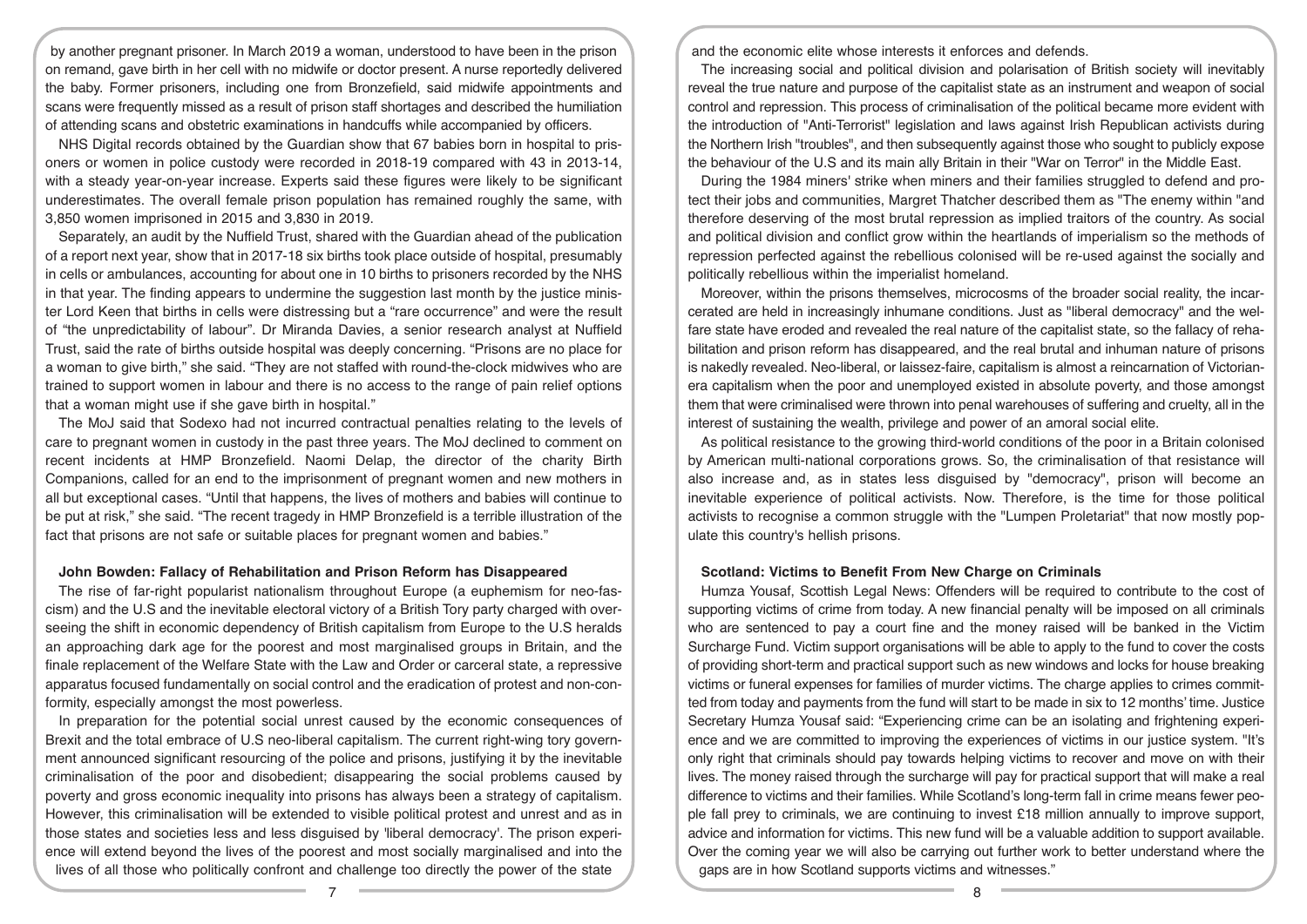#### **Cases the Changed us: Maxwell Confait**

Maxwell Confait, a male prostitute known as Michelle, was throttled and his body discovered in a burnt-out flat in Catford, South London in 1972. Three innocent boys were jailed for his murder after making confessions that medical evidence subsequently demonstrated could not have been true. It is a grim case largely forgotten by all except the more diligent students of criminal law however the Law Society president Christina Blacklaws selected it for inclusion in a new Justice Alliance publication celebrating the 70th anniversary of the legal aid (see here). 'Public concern led Parliament, via a public inquiry and then a Royal Commission, to pass the Police and Criminal Evidence Act (PACE),' wrote Blacklaws about the Maxwell Confait case.

The pamphlet features a case for each year of the legal aid scheme and serves as a powerful reminder of how our society has been shaped for the better thanks to our publicly-funded system of legal advice. Outrage over the treatment of the three youths – Colin Lattimore, Ronnie Leighton, and Ahmed Salih – was soon to be eclipsed by a shocking roll call of miscarriage of justice scandals (Birmingham Six, Guildford Four, Cardiff Three et al), the introduction of PACE irrevocably changed British policing.

Following a report by the former High Court Judge, Sir Henry Fisher, the government set up the Royal Commission of Criminal Procedure which ultimately led to, not only PACE, but the setting up of the Crown Prosecution Service under the Prosecution of Offenders Act 1985. PACE replaced what were known as the Judges' Rules which previously covered the treatment of suspects for which which there were no sanctions if breached. Around the time of the Confait case, the British public's attitude towards our boys in blue was undergoing a major trasnformation. Dixon of Dock Green, the genial flat-footed bobby played by Jack Warner, was being superseded in the popular imagination by the gritty Z-Cars with Detective Chief Inspector Charlie Barlow a bully who used verbal, occasionally physical, abuse while interrogating suspects.

The concerns that gave rise to PACE well pre-dated Maxwell Confait's death. NLJ contributor Professor Michael Zander, now the Emeritus Professor at London School of Economics, has written that the controversy over treatment of suspects in police stations had become 'a running sore' by the time of an ill-fated report of the Criminal Law Revision Committee in 1972 which had been eight years in gestation. The committee's work had been in vain because of a stand off furore over the recommendation that 'adverse inferences' be drawn from a suspect's silence in the police station. So controversial was that idea that it effectively killed off the report. It would take more than two decades years before the Criminal Justice and Public Order Act 1994 introduced that fundamental retreat in a suspect's rights. PACE tackled a number of areas of growing public concern: 'fitting up'; the treatment of suspects in police station and in the cells; the length of detention without being charged; the conduct of interviews; and access to lawyers. Notably PACE introduced the tape recorder into police interviews.

The three boys had fallen under suspicion after they were picked up by the police on suspicion of lighting a series of fires. They were held without a lawyer and without contact with parents. By two in the morning and after many hours of oppressive interrogation, they signed their statements sealing their fates. They were obviously vulnerable – the youngest was just 14 years old and the eldest was 18. Earlier this month the makers of a BBC Two documentary Catching Britain's Killers: The Crimes That Changed Us interviewed the brother of the eldest of the three, Colin Lattimore. He had learning difficulties, could neither read nor write and had the mental age of an eight-year-old. 'No way was he capable of murdering anyone,' his brother Gary said. 'He was scared of his own shadow…. He was a boy in a man's body.' The police surgeon and

the pathologist initially put the time of Confait's death as somewhere between 8PM and 10PM when the boys had alibis. At trial they appeared to change their minds saying that the murder could have happened as later as 1AM. None of the boys had alibis for that later time.

In 1975, the then phone secretary Roy Jenkins sent the case back to the Court of Appeal which, in turn, insisted that three be exonerated. But their ordeal was not over. Jenkins ordered Sir Henry Fisher to lead a formal inquiry. The former judge's remit was to look at what were known as the Judges' Rules, previously covering the treatment of suspects; however he also insisted as a condition of his chairmanship that he should also be free to find any individual guilty of the crime. Fisher shared the concern of the Appeal judges over oppressive police interviewing but, bizarrely, went on to re-incriminate two of the boys. When he died in 2005 the barrister Louis Blom-Cooper felt obliged to write to the Independent to correct a flurry of obituaries that mentioned his chairing of the inquiry that ultimately delivered much needed reform but overlooked this embarrassing detail. Blom-Copper, who was barrister to the three boys, called Fisher's finding of guilt 'absurd' and had been 'further trumped by the official acceptance of the confessions'. 'It demonstrated how often one finds that a brilliant legal mind is less than adept at understanding how human beings behave and the proper inferences to be drawn from factual material,' he wrote. As a result of the Fisher inquiry the boys had to be cleared all over again. This time by the attorney general Sir Michael Havers in the House of Commons.

#### **The Illegality of "Loss of Time Orders'' by the Court of Appeal**

(A loss of time order dictates that some of the time that the applicant has spent in custody awaiting appeal will not count towards their sentence, effectively putting back the release date.)

1. For too many years there has been a trend for the Court of Appeal to 'award' loss of time for what they deem appeals without merit.

2. The so called 'awards' seem to range from 14 to 90 days and rarely any longer. Loss of time orders average at 28 days and are usually imposed in 'non cou1sel' applications.

3. It is difficult to award loss of time when counsel advances an appeal because it would invoke the presumption that counsel was not competent and may lead to a ground of appeal.

4. What are though ''loss of -time'' orders and are they legal per se?

5. The Court of Appeal found loss of time orders upon the Criminal Appeal Act 1968, s.2929. - (1) The time during which an appellant is in custody pending the determination of his appeal shall, subject to any direction the Court of Appeal may give to the contrary, be reckoned as part of the term of any sentence to which he is for the time being subject. (2) Where the Court of Appeal give a contrary direction under subsection (1) above, they shall state their reasons for doing so, and they shall not give any such direction where - (a) leave to appeal has been granted; or (b) a certificate has been given by the judge of the court of trial ....

6. Key words in s.29(1) are the legislators using the "appellant'' and the "determination of appeal."

7. For jurists who practise at the criminal bar of England and Wales will no doubt concede that a defendant only becomes an ''appellant" once leave to appeal by the Single Judge is granted?

8. During the application stage, a defendant is only an "applicant" until such time as the application is evaluated and leave to appeal is granted. If refused, a defendant remains an "applicant" even before the Full Court on a renewed application for leave to appeal.

9. S.29 however, clearly uses the word "appellant." yet s.29(2)(a) clearly accentuates that no loss of time orders can be awarded if leave to appeal has been granted.

10. S.29(1) also refers to the period upon which any loss of time orders can be awarded as being: "pending the determination of his appeal.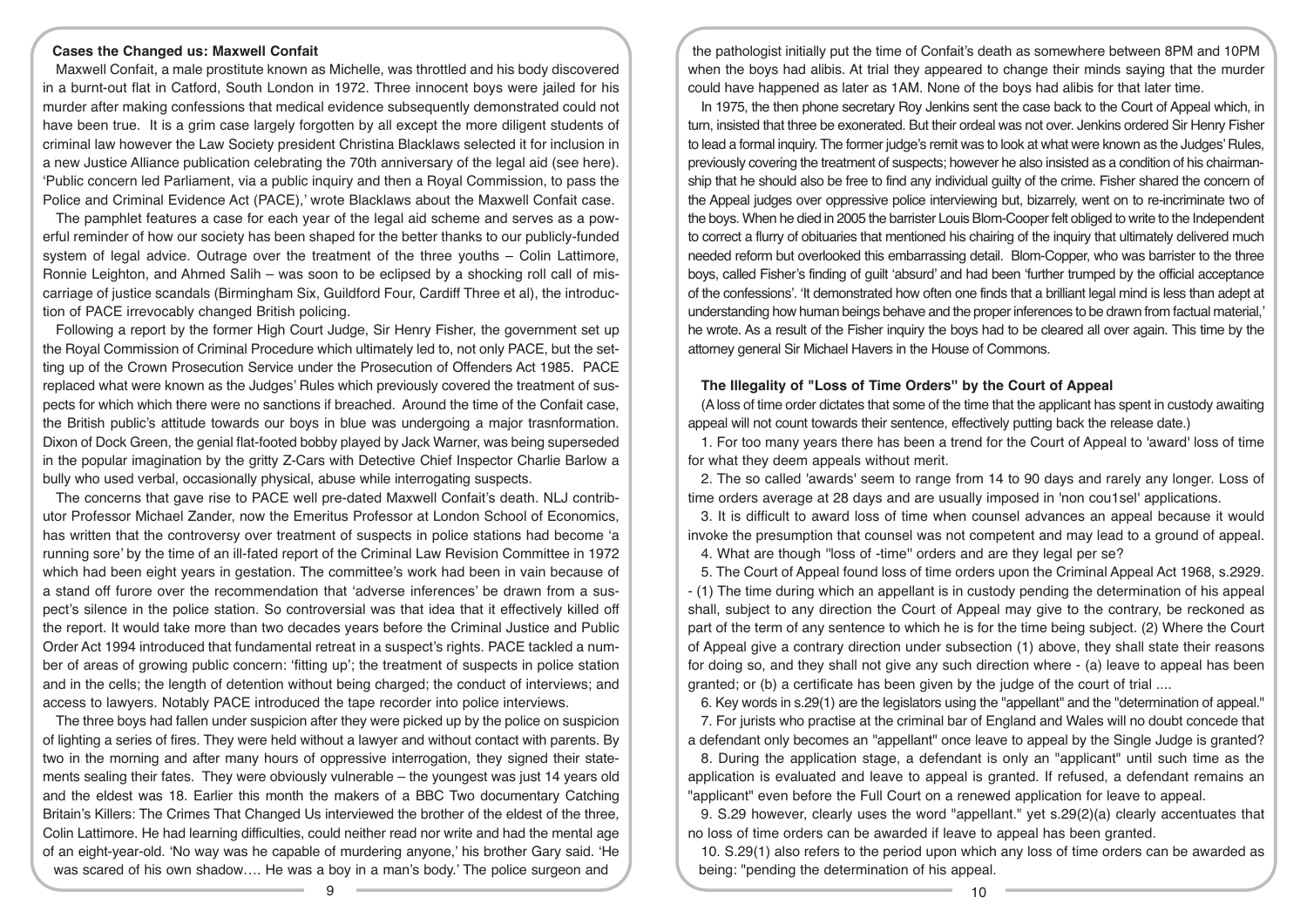11. An appeal is "determined" only after it has been advanced in Court either by: (a) counsel (non-counsel application on the papers)

12. An appeal is not ''determined" until it is before the Full Court who "determine" whether to grant or refuse the appeal.

13. Why, thus, is the Court of Appeal awarding loss of time for 14-90 days in regular fashion? 14. It is important to note that the Criminal Appeal Act 1968 is not the first piece of legislation dealing with criminal appeals.

15. There are the following: \* Criminal Appeal Act 1907 \* Criminal Appeal Act 1964 \* Criminal Appeal Act 1966

16. None of those and certainly the Criminal Appeal Act 1907 would never have considered the concept of a defendant seeking an appeal to risk ''loss of time'' orders.

17. Up until 1968 certain offences, specifically capital offences, there was a mandatory obligation of the Court of Appeal determining whether the conviction was safe and satisfactory.

18. With the advent of truly remarkable orators/advocates at the criminal bar who were able and persuasive, it became apparent to· the Court of Appeal that some judicial barriers had to be imposed to ensure that the so-called ''guilty" had to be placed at risk when appealing and defended by the luminaries of the English Bar.

19. Reviewing the discussions held in the House of Commons in Hansard, the legislators - who were not persuaded by the then Treasury Counsel - ensured that s.29 would be limited to the risk of losing only a day or so (if the judgement was reserved) and allowed for a challenge when having a conflicting Statute namely the use of the word "appellant" and then not allowing the Court of Appeal to impose loss of time on those who had obtained leave to appeal and becoming "appellants.''

20. There were few loss of time awards until the then Lord Chief Justice Widgery issued a practice direction: Criminal Practise Direction (Appeal) 68E

21. Widgery, CJ issued the practice direction in 1980 in essence warning counsel and using the term ''applicant'':

22. The statement by Widgery, CJ stated the following: '' Both the Court and the single judge have. power in their discretion to direct that part of the time during which an applicant is in custody after lodging his notice of application for leave to appeal should not count towards sentence.''

23. That was the point when Widgery, CJ and subsequently the Court of Appeal thereafter took ''a wrong turn.''

24. The Criminal Appeal Act 1968 s.29 refers only to an "appellant" and not to an "applicant" and that places the Practise Direction issued by Widgery, CJ as seriously flawed and misguided.

25. Following the misguided application of s.29 the Court of Appeal in following Widgery, CJ in the cases of: R -v- Hart; R -v- George; R -v- Clarke; R -v- Brown (2007) 1 Cr. App. R 31, CA: were wrongly decided following a flawed Practise Direction.

26. Whether the right to liberty under Art.5 of the Human Rights Act 1998, nor the right to a fair trial under Art.6 of the same act are violated by the application of the Criminal Appeal Act 1968 s.29 was advanced in the European Courts of Human Rights in the case of: Monnell and Morris -v-UK 10 E.H.R.R.205 and the government of the UK took much comfort on a decision in its favour.

27. However, what was not argued at that hearing was: Protocol N0.7 Convention for The Protection of Human Rights Article 2 Made in Starsbourg.22.XI.1984

28. The problems arising from the European Convention of Human Rights is that there are regular ''protocols'' and as time passes jurists and human rights 1awyers bring to the attention of the Court and legislators' new matters.

29. Protocols are rarely read by lawyers or the judiciary until such time as they are brought to the attention of the Court or if any issues arise where the law has advanced.

30. The 7 Protocol Art.2 states: '' Everyone convicted of a criminal offence by a tribunal shall have the right to have his conviction or sentence reviewed by a higher tribunal. The exercise of this right, including the grounds on which it may be exercised, shall be governed by law.''

31. There is a Statutory right to appeal a conviction or sentence and that right cannot be diluted with the threat of ''loss of time'' awards.

32. The Statute, namely the Criminal Appeal Act 1968 s.29 is crystal clear when using the word "appellant" that was transferred to "applicant" by Widgery, CJ in an exercise of erroneous and flawed judgement and followed thenceforth.

33. The Criminal Appeal Act 1968 is a penal statute and as such requires strict interpretation with any doubts.to be resolved in favour of the defendant/accused/appellant.

34. As a consequence of Widgery, CJ taking a wrong turn in misinterpreting the Criminal Appeal Act 1968 s.29 in 1980 thus followed by all judges of the Court of Appeal thence after it follows that loss of time awards/orders/directions are wholly contrary to law for the reasons stated and every single loss of time order imposed by the Court of Appeal since 1980 at the very least must be forthwith revoked.

35. Further, until such time as the legislators consider or amend the Criminal Appeal Act 1968 s.29 the Court of Appeal must issue no loss of time directions.

36. Jurists advising on appeals should be free to be compliant with the 7 Protocol of the ECHR which was affirmed by the United Kingdom, without the fear and/or risk of anything other than the usual harsh words by the Court of Appeal on applications that do not quite meet the necessary standards.

Giovanni Di Stefano: A9460CW, HMP Highpoint Stradishall Newmarket CB8 9YG

# **Maryland: Three Men Exonerated After Serving 36 Years For Murder of Teenager**

Three men incarcerated for 36 years in Maryland were exonerated on Monday in the killing of a Baltimore teenager, after a review of their case. Alfred Chestnut, Ransom Watkins and Andrew Stewart were expected to be released from prison hours after a judge cleared their convictions and prosecutors dropped the charges. They were teenagers when they were sentenced to life in prison in 1984. "On behalf of the criminal justice system, and I'm sure this means very little to you gentlemen, I'm going to apologize," the circuit court judge Charles Peters told the men, the Baltimore Sun reported. Chestnut, Watkins and Stewart were arrested on November 1983 for the slaying of 14-year-old DeWitt Duckett. The teenager was accosted over a basketball jacket and shot in the neck while walking to class at a Baltimore high school. The case was reopened earlier this year by the office of the Baltimore city state's attorney, Marilyn Mosby, after Chestnut sent a letter to the Conviction Integrity Unit. The Washington Post reported Chestnut included exculpatory evidence he uncovered last year.

Prosecutors now say police reports show multiple witnesses told police that that suspect, who was 18 at the time of the crime, was the shooter. One student saw him flee the scene and dump a gun as police arrived at Harlem Park junior high school, but authorities at the time focused their investigation on the trio. The new suspect was shot to death in 2002.

An assistant prosecutor working on the case told the court in 1984 that the state did not have any reports that would have raised doubts about the defendants' guilt even though police records had statements involving the 18-year-old and also showed trial witnesses had failed to identify the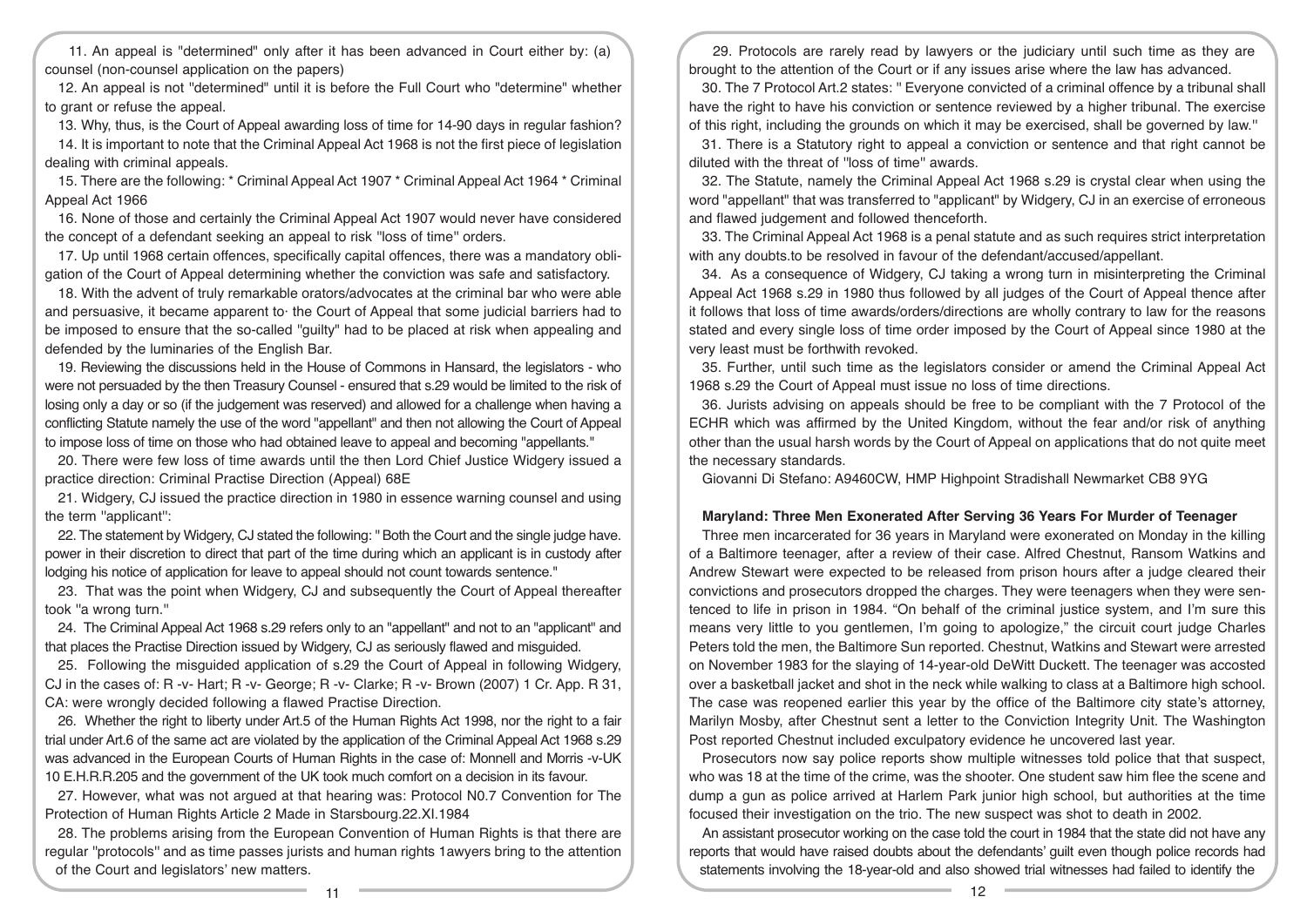teenagers in photo lineups. A judge sealed those documents, but Chestnut obtained them through a public records request last year. "Everyone involved in this case school officials, police, prosecutors, jurors, the media, and the community rushed to judgment and allowed their tunnel vision to obscure obvious problems with the evidence," said Shawn Armbrust, executive director of the Mid-Atlantic Innocence Project, which represents Watkins. He added: "This case should be a lesson to everyone that the search for quick answers can lead to tragic results."

#### **Guardian View: Outlaw the 'Rough Sex' Defence**

Men who kill women must not be allowed to blame them in court for asking to be harmed. There are many reasons to be upset by the violent death of Grace Millane, the backpacker from Essex who was murdered a year ago in a New Zealand hotel room by a man she met on the dating app Tinder. Speaking after her killer (whose name has yet to be released) was convicted, the victim's father described the murder of his "beautiful, loving, talented" daughter as barbaric. Since she was strangled on the eve of her 22nd birthday, the 27-year-old murderer has continued to inflict pain. The defence offered at his trial, that the death was the accidental result of a sex act that she had requested, meant that her parents sat through a trial in which intimate details were picked over and broadcast across the world. New Zealand has the reputation of a safe, welcoming country. It is horrifying to know that this young woman's trip of a lifetime ended with her bruised body being stuffed into a suitcase and buried in the bush. To learn that these appalling events are part of a pattern adds to the horror. In the last five years, 20 UK women have been killed by men who used "rough sex", often involving strangulation, as a defence. In around half of these cases, the defendants have either not been jailed or had sentences or charges reduced (from murder to manslaughter or, in Scotland, culpable homicide).

Another factor that links cases of women killed or injured during sex is the role played by pornography. Ms Millane's murderer viewed clips of child sexual abuse after he killed her, and took photographs of her body. In four out of the last 10 killings of this kind, perpetrators watched pornography either immediately before or after. The internet has enormously enlarged the audience for porn, and changed the nature of the content – with user-generated and more extreme varieties more prevalent. Now, the sharp increase in the use of the "rough sex" defence, combined with the rising popularity of once-niche BDSM practices such as choking, appear to show that sexual behaviour is changing. The law needs to catch up. Consenting adults who engage in alternative sexual practices should not be criminalised because other people find these distasteful. But action is needed to reduce the risk of people being seriously harmed (seven UK men, as well as 59 women, have been killed by men who blamed "rough sex"), and to prevent victim-blaming of the kind seen in the Millane trial.

The Labour MP Harriet Harman is leading efforts to amend the domestic abuse bill in such a way as to eliminate the defence of consent in cases of actual bodily harm, serious injury or death (bringing into statute a prohibition that already exists in case law). The next parliament should support these changes. New Zealand, where Millane was murdered, should consider similar steps. An age verification system intended to restrict access to pornography was cancelled last month and the next government must not duck the challenge of regulating the internet because it is difficult. As a first step, ministers should invest in research to strengthen understanding of pornography's influence in society. The domestic abuse bill is just one element in what must become a much bigger effort to reduce intimate partner violence, the majority of which is inflicted on women and girls.

#### **Sally Challen Legacy to be Tested in Two Criminal Appeal Hearings This Month**

Two appeals by women convicted of the murder of their respective abusive male partners will be considered by the Court of Appeal in December. A panel of three judges will hear Farieissia Martin's renewed application to appeal her conviction on the morning of 3rd December and a separate panel of three judges will consider the full appeal by Emma-Jayne Magson at an all-day hearing on 10th December.

Ten months after Sally Challen's successful criminal appeal, the group who campaigned to overturn her murder conviction, Justice for Women, are supporting two other women who seek to challenge their murder convictions. The campaign group, who are supporting a major research project on women who kill abusive partners conducted by the charity Centre for Women's Justice, are highlighting the injustice women who have been subject to coercive control and domestic violence face when tried for killing their abusive partners. They argue that many women who have killed their violent partners are wrongly convicted of murder because the criminal justice system has failed to keep up with the increased understanding we now have of how coercive control operates and can impact on a victim's response.

Farieissia (Fri) Martin was just 22 years old, a young mother to two small children, when she was convicted of the murder of her partner Kyle Farrell in 2015. Fri stabbed Kyle with a kitchen knife during a heated argument in which Kyle had attempted to strangle her. She is serving a minimum tariff of 13 years. Fri had experienced years of violence and coercive and controlling behaviour at the hands of the deceased but her defence team at trial failed to obtain evidence of its impact on her mental state. Following her conviction, her family contacted justice for women and a new legal team obtained medical evidence supporting a diagnosis of post traumatic stress disorder caused by the previous violence she had been subjected to and highly relevant to her mental state at the time of the offence. Earlier this year Fri's application to appeal was rejected by the same single judge, who had also rejected Sally Challen's application to appeal in 2017. Fri will be represented on 3rd December, by the legal team behind Challen's appeal, Harriet Wistrich and Clare Wade QC (Garden Court Chambers).

Clare Wade QC is also representing Emma-Jayne Magson (instructed by solicitor Louise Bullivant of Aitken Harter solicitors).Emma was granted leave to appeal by the full court in November 2018 Her appeal against conviction will be heard on Tuesday 10th December. On 4th November 2016 Emma, then aged 23, was convicted of the murder of her violent partner, James Knight who had died of a single stab wound. On 7th November 2016 she was sentenced to life imprisonment with a minimum term of 17 years. On Tuesday 10thDecember, the Court of Appeal will consider fresh evidence in relation to two grounds of appeal. The first ground involves the availability of fresh evidence showing that at the time of the offence Emma was suffering from an Emotionally Unstable Personality Disorder which stems from her childhood exposure to domestic abuse in the family home, parental neglect, bullying and the death of her sister.

The second ground of appeal is focussed on Emma's failure to participate effectively in her trial. Another expert will give evidence of Emma's neurodevelopmental and comprehension difficulties to show how she understood little of the proceedings at trial. It will be argued that the appointment of an Intermediary throughout the full trial process would have been appropriate given Emma's disadvantages. Emma did not give evidence so her experience of domestic abuse, both as a child witness and adult victim was not heard by the jury.

 Harriet Wistrich said of both cases: "We hope the growing understanding of how domestic violence and coercive and controlling behaviour can trap women in very abusive relationships will